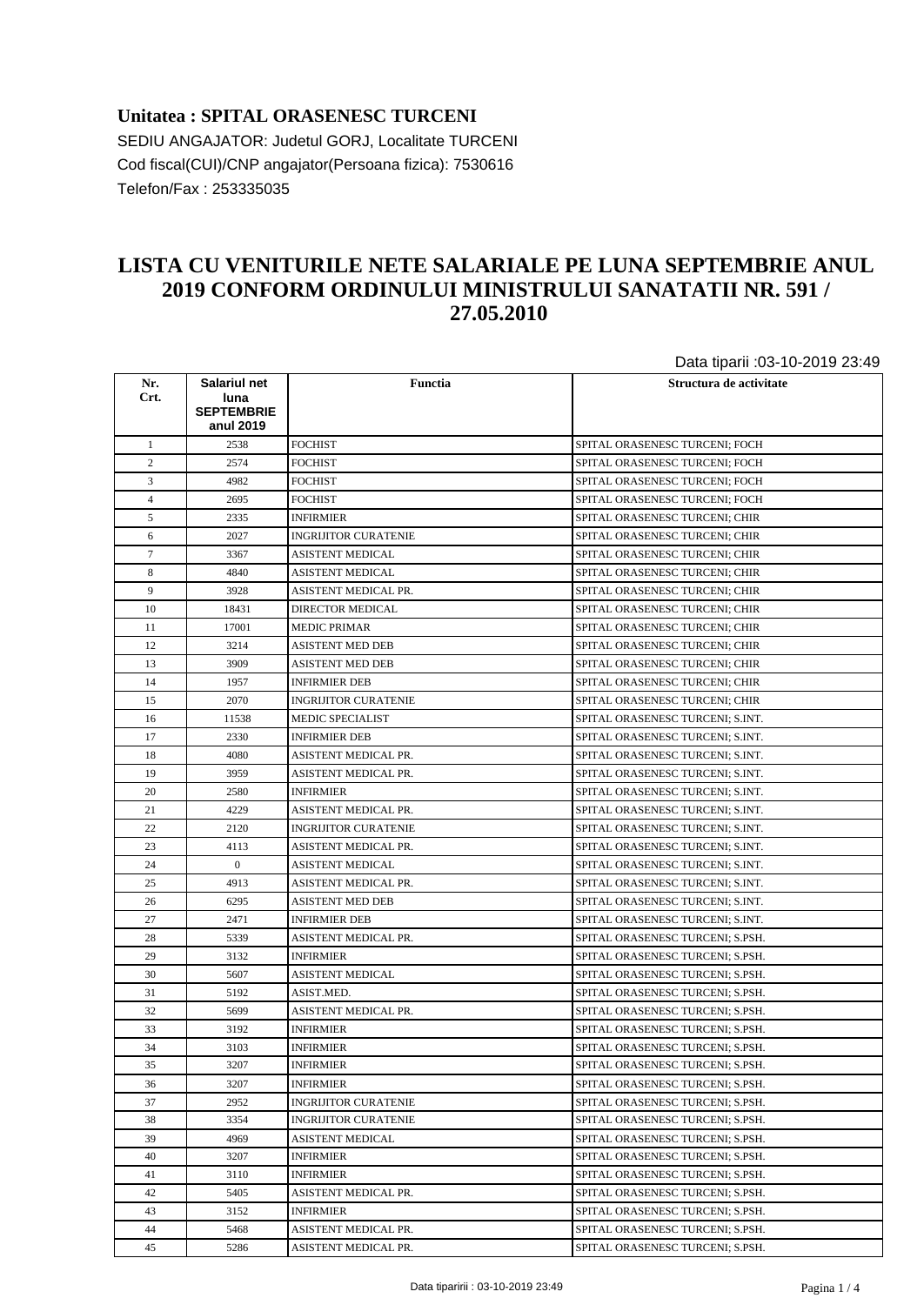| 46  | 5320           | ASISTENT MEDICAL PR.        | SPITAL ORASENESC TURCENI; S.PSH.    |
|-----|----------------|-----------------------------|-------------------------------------|
| 47  | 5339           | ASISTENT MEDICAL PR.        | SPITAL ORASENESC TURCENI; S.PSH.    |
| 48  | 3166           | <b>INGRIJITOR CURATENIE</b> | SPITAL ORASENESC TURCENI; S.PSH.    |
| 49  | 3117           | <b>INFIRMIER</b>            | SPITAL ORASENESC TURCENI; S.PSH.    |
| 50  | $\overline{0}$ | <b>MEDIC SPECIALIST</b>     | SPITAL ORASENESC TURCENI; S.PSH.    |
| 51  | 3095           | <b>INFIRMIER</b>            | SPITAL ORASENESC TURCENI; S.PSH.    |
| 52  | 4569           | ASIST.MED.                  | SPITAL ORASENESC TURCENI; S.PSH.    |
| 53  | 5083           | ASISTENT MEDICAL PR.        | SPITAL ORASENESC TURCENI; S.PSH.    |
| 54  | 4798           | <b>ASISTENT MED DEB</b>     | SPITAL ORASENESC TURCENI; S.PSH.    |
| 55  | 5835           | <b>MEDIC PRIMAR</b>         | SPITAL ORASENESC TURCENI; S.PSH.    |
| 56  | 2808           | <b>INFIRMIER DEB</b>        | SPITAL ORASENESC TURCENI; S.PSH.    |
| 57  | 10717          | MEDIC SPECIALIST            | SPITAL ORASENESC TURCENI; S.PSH.    |
| 58  | 3225           | <b>INGRIJITOR CURATENIE</b> | SPITAL ORASENESC TURCENI; S.PSH.    |
| 59  | 4954           | ASISTENT MED DEB            | SPITAL ORASENESC TURCENI; S.PSH.    |
| 60  | 9988           | MEDIC SPECIALIST            | SPITAL ORASENESC TURCENI; S.PSH.    |
| 61  | 2094           | REGISTRATOR MED.PR.         | SPITAL ORASENESC TURCENI; B.INTERN. |
| 62  | 2403           | STATICIAN MED.PR.           | SPITAL ORASENESC TURCENI; B.INTERN. |
| 63  | 2231           | REGISTRATOR MED.PR.         | SPITAL ORASENESC TURCENI; B.INTERN. |
| 64  | 3862           | <b>ECONOMIST IA</b>         | SPITAL ORASENESC TURCENI; ADM       |
| 65  | 4899           | <b>DIRECTOR ECONOMIC</b>    | SPITAL ORASENESC TURCENI; ADM       |
| 66  | 2219           | SECRETAR-DACTILOGRAF        | SPITAL ORASENESC TURCENI; ADM       |
| 67  | 2387           | <b>MAGAZINER</b>            | SPITAL ORASENESC TURCENI; ADM       |
| 68  | 2982           | <b>ECONOMIST IA</b>         | SPITAL ORASENESC TURCENI; ADM       |
| 69  | 2306           | <b>CONTABIL</b>             | SPITAL ORASENESC TURCENI; ADM       |
| 70  | 3253           | <b>RUNOS</b>                | SPITAL ORASENESC TURCENI; ADM       |
| 71  | 3165           | CONSILIER JURIDIC           | SPITAL ORASENESC TURCENI; ADM       |
| 72  | 3352           | <b>INGINER</b>              | SPITAL ORASENESC TURCENI; ADM       |
| 73  | 3695           | SEF BIROU APROVIZION        | SPITAL ORASENESC TURCENI; ADM       |
| 74  | 1826           | <b>INGRIJITOR CURATENIE</b> | SPITAL ORASENESC TURCENI; ADM       |
| 75  | 10255          | MANAGER                     | SPITAL ORASENESC TURCENI; ADM       |
| 76  | 3647           | SEF BIROU FINANCIAR         | SPITAL ORASENESC TURCENI; ADM       |
| 77  | 4043           | <b>ASISTENT MEDICAL</b>     | SPITAL ORASENESC TURCENI; S.GIN.    |
| 78  | 2408           | <b>INFIRMIER DEB</b>        | SPITAL ORASENESC TURCENI; S.GIN.    |
| 79  | 4722           | <b>MOASA PR</b>             | SPITAL ORASENESC TURCENI; S.GIN.    |
| 80  | 4269           | <b>MOASA PR</b>             | SPITAL ORASENESC TURCENI; S.GIN.    |
| 81  | 15872          | <b>MEDIC PRIMAR</b>         | SPITAL ORASENESC TURCENI; S.GIN.    |
| 82  | 4179           | ASISTENT MEDICAL PR.        | SPITAL ORASENESC TURCENI; S.GIN.    |
| 83  | 1980           | <b>INGRIJITOR CURATENIE</b> | SPITAL ORASENESC TURCENI; S.GIN.    |
| 84  | 2222           | <b>INFIRMIER</b>            | SPITAL ORASENESC TURCENI; S.GIN.    |
| 85  | 8107           | <b>MEDIC SPECIALIST</b>     | SPITAL ORASENESC TURCENI; S.GIN.    |
| 86  | 4071           | ASISTENT MEDICAL PR.        | SPITAL ORASENESC TURCENI; S.GIN.    |
| 87  | 3911           | ASISTENT MEDICAL PR.        | SPITAL ORASENESC TURCENI; STER      |
| 88  | 3903           | ASISTENT MEDICAL PR.        | SPITAL ORASENESC TURCENI; STER      |
| 89  | 3839           | ASISTENT MEDICAL PR.        | SPITAL ORASENESC TURCENI; STER      |
| 90  | 2283           | <b>BUCATAR</b>              | SPITAL ORASENESC TURCENI; BUC       |
| 91  | 2392           | <b>BUCATAR</b>              | SPITAL ORASENESC TURCENI; BUC       |
| 92  | 3189           | <b>BUCATAR</b>              | SPITAL ORASENESC TURCENI; BUC       |
| 93  | 2656           | <b>BUCATAR</b>              | SPITAL ORASENESC TURCENI; BUC       |
| 94  | 1943           | <b>BUCATAR</b>              | SPITAL ORASENESC TURCENI; BUC       |
| 95  | 1993           | <b>BUCATAR</b>              | SPITAL ORASENESC TURCENI; BUC       |
| 96  | 4050           | ASISTENT MEDICAL PR.        | SPITAL ORASENESC TURCENI; S.PED.    |
| 97  | 2376           | <b>INFIRMIER</b>            | SPITAL ORASENESC TURCENI; S.PED.    |
| 98  | 3767           | ASISTENT MEDICAL PR.        | SPITAL ORASENESC TURCENI; S.PED.    |
| 99  | 10207          | <b>MEDIC SPECIALIST</b>     | SPITAL ORASENESC TURCENI; S.PED.    |
| 100 | 2200           | <b>INGRIJITOR CURATENIE</b> | SPITAL ORASENESC TURCENI; S.PED.    |
| 101 | 4282           | ASISTENT MEDICAL PR.        | SPITAL ORASENESC TURCENI; S.PED.    |
| 102 | 4113           | ASISTENT MEDICAL PR.        | SPITAL ORASENESC TURCENI; S.PED.    |
| 103 | 3747           | ASISTENT MEDICAL PR.        | SPITAL ORASENESC TURCENI; S.PED.    |
| 104 | 1883           | <b>INFIRMIER DEB</b>        | SPITAL ORASENESC TURCENI; S.PED.    |
| 105 | $\mathbf{0}$   | <b>INGRIJITOR CURATENIE</b> | SPITAL ORASENESC TURCENI; S.PED.    |
| 106 | 3220           | ASIST.MED.                  | SPITAL ORASENESC TURCENI; S.PED.    |
| 107 | 1903           | <b>INFIRMIER</b>            | SPITAL ORASENESC TURCENI; S.PED.    |
| 108 | 2448           | <b>CHIMIST</b>              | SPITAL ORASENESC TURCENI; LAB       |
| 109 | 3335           | ASISTENT MEDICAL PR.        | SPITAL ORASENESC TURCENI; LAB       |
| 110 | 2823           | <b>BIOLOG PRINCIPAL</b>     | SPITAL ORASENESC TURCENI; LAB       |
| 111 | 7670           | MEDIC SPECIALIST LAB        | SPITAL ORASENESC TURCENI; LAB       |
| 112 | 7642           | MEDIC SPECIALIST LAB        | SPITAL ORASENESC TURCENI; LAB       |